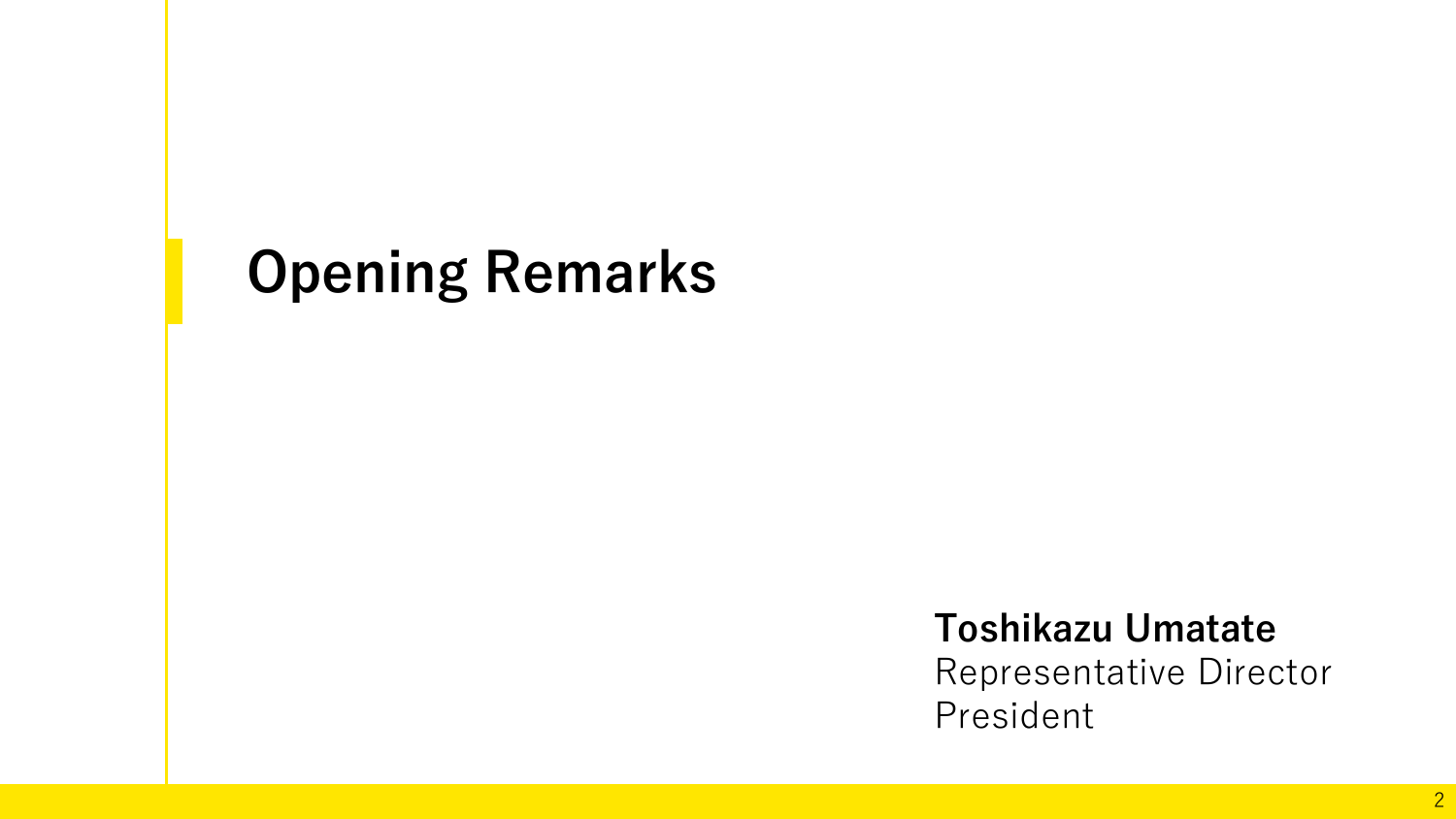### Redisplaying of Medium-Term Management Plan (FY2022-FY2025) announced in April 2022

### **Vision 2030**

# **A key technology solutions company**

**in a global society where humans and machines co-create seamlessly**

**Nikon will provide innovative technology solutions that anticipate and meet our global customer needs and contribute to a better sustainable world where humans and machines co-create seamlessly to solve societal challenges**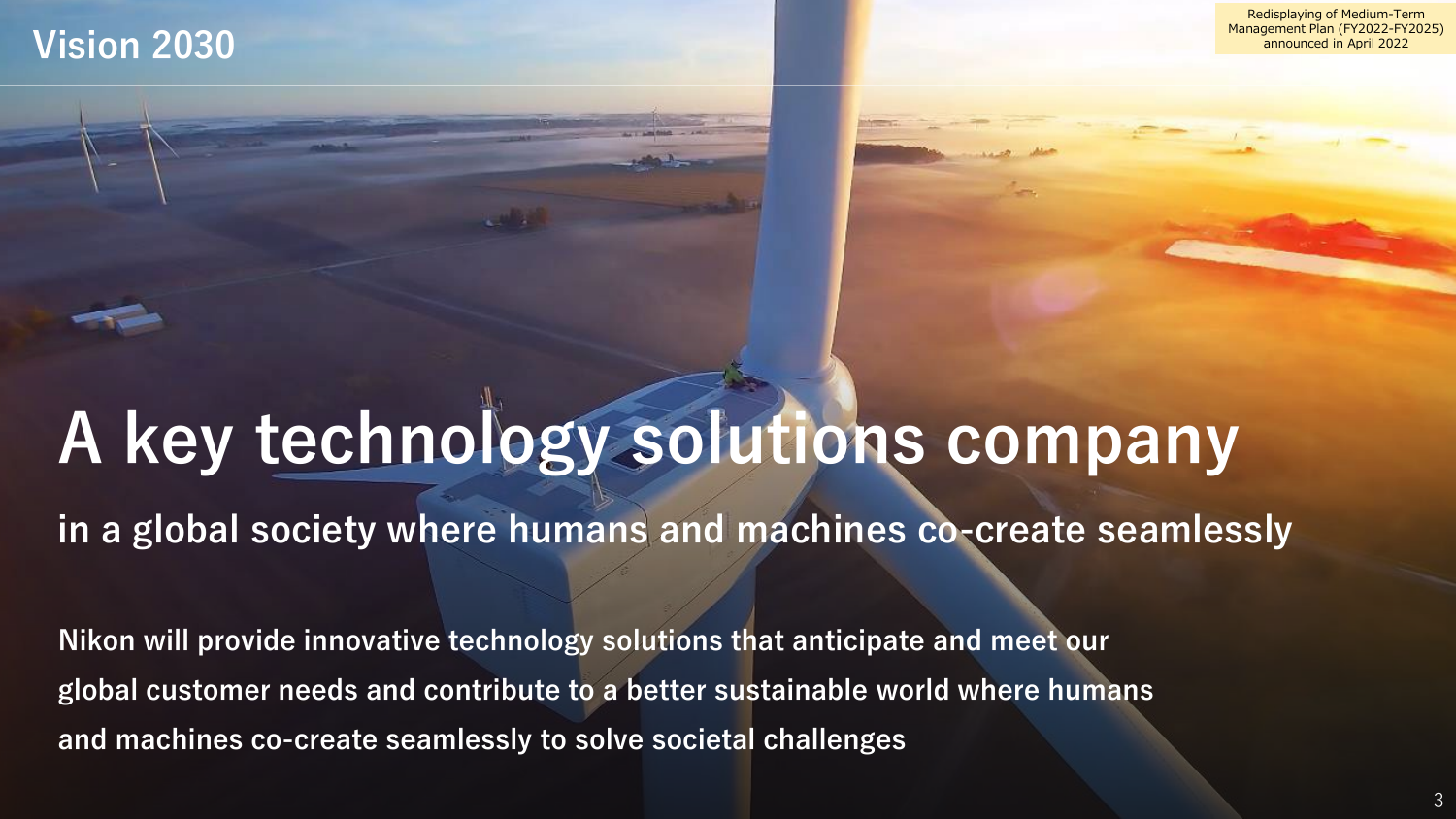### **Beyond 2025: Nikon and the Social Landscape in 2030** A global society where humans and machines co-create

seamlessly cycling through physical and cyber space

Become a lead player in flexible manufacturing systems with Robot Vision and Material Processing Contribute to the diversification and sophistication of devices with digital lithography



Leverage optical processing machines to promote energy efficiency improvements with fine processing and re-use with additive processing



Support drug discovery that lightens the burden on doctors and patients Shoulder the task of achieving regenerative medicine for everyone

### **Factory Energy Energy Healthcare Life & entertainment**

Support a society where people are connected in ways that transcend time and space and virtual and reality with image infrastructure production technologies



4

Redisplaying of Medium-Term Management Plan (FY2022-FY2025) announced in April 2022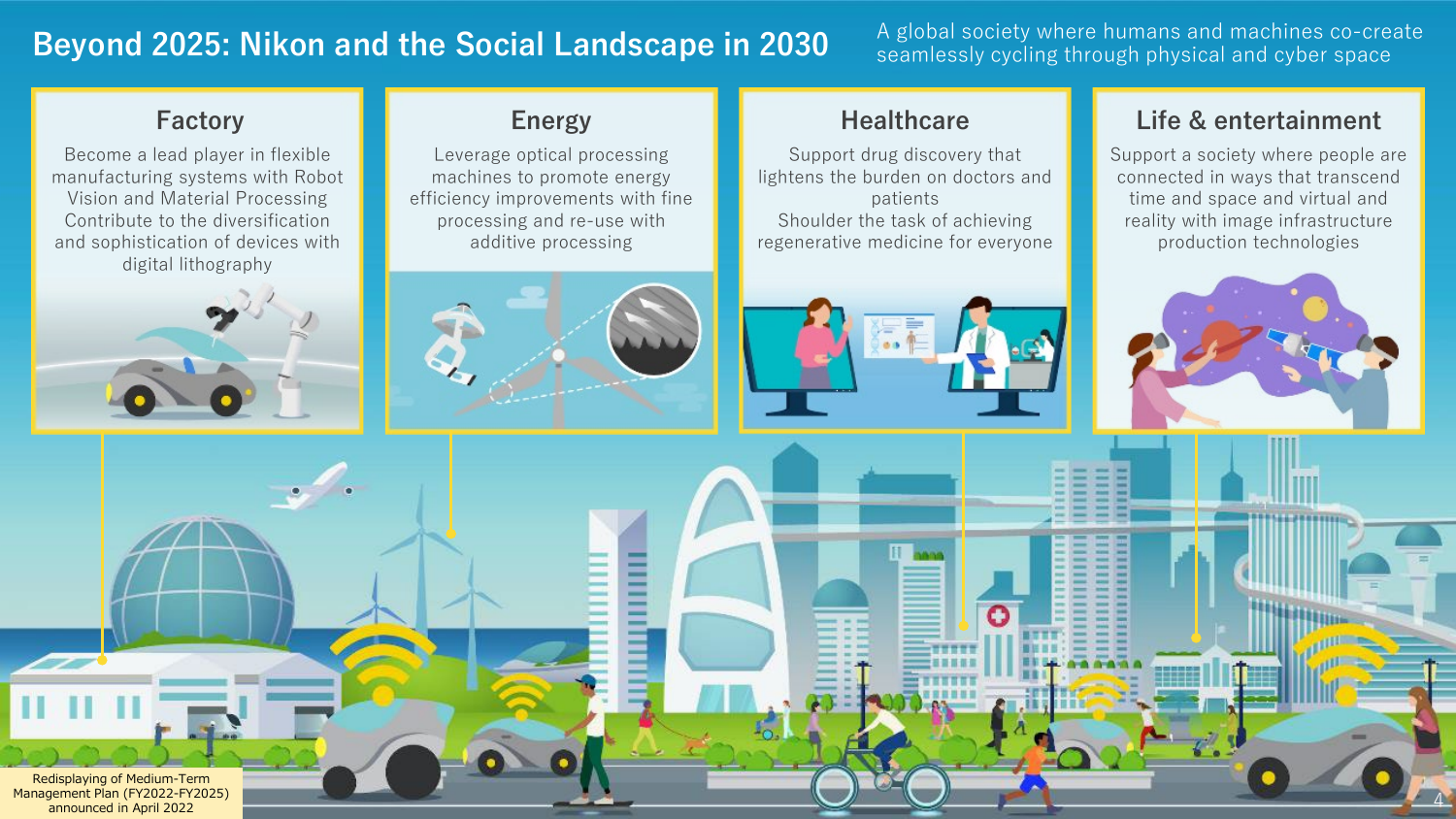

**Providing Products and Services optimized to meet our customer needs**



### **Management base**

Advance sustainability strategy, human capital management, and DX with a focus on customers and employees Create synergies across a shared value base that spans technology and manufacturing Highly transparent management with enhanced corporate governance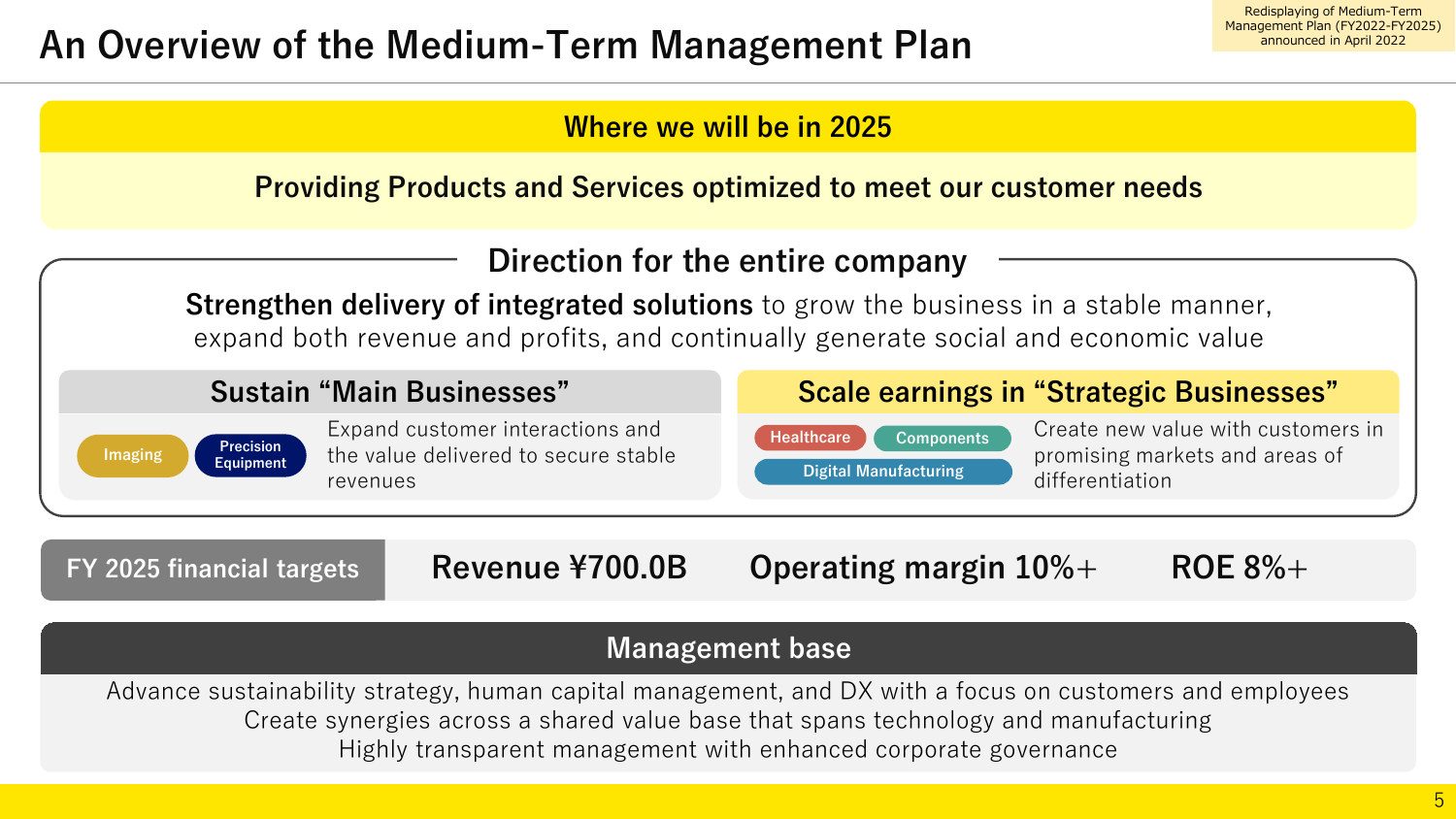Redisplaying of Medium-Term Management Plan (FY2022-FY2025) announced in April 2022

## **Aim for ¥ 700.0B Revenue and 10%+ Operating Margin**



\*FY2021 levels based on business performance forecasts announced February 3. 2022. The breakdown of operating profit is an approximation.